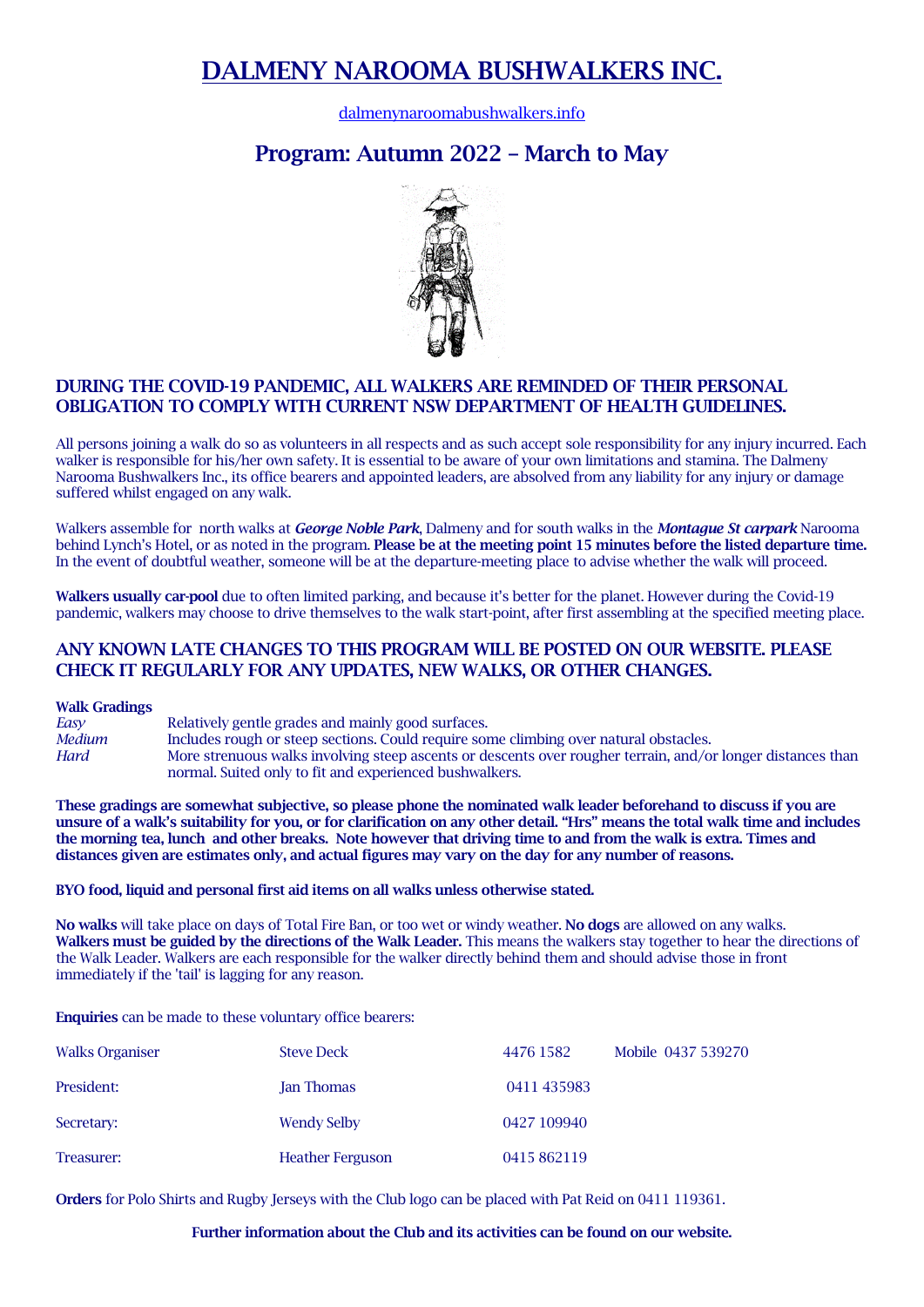**March to May 2022**

|                                    |                                                                                                                                                                                                                                                            |                  |           | <b>Driver</b><br>donation |
|------------------------------------|------------------------------------------------------------------------------------------------------------------------------------------------------------------------------------------------------------------------------------------------------------|------------------|-----------|---------------------------|
| Thur 3 Mar                         | Wallaga Lake - Camel Rock area<br>A pleasant loop walk around the eastern shore of the lake, then over Murunna Point.<br>Great views of Gulaga. Bring morning tea only - finished by midday. Optional lunch<br>at Camel Rock Brewery with outside seating. |                  |           | \$5                       |
| Leader/s<br>Grade                  | Jan Smith & Wendy Selby 0427 109940                                                                                                                                                                                                                        | 10km             |           |                           |
| <b>Depart</b>                      | Easy<br>8.30 AM Montague St, 8.50 AM Camel Rock area (call leader for location) - NB Early start                                                                                                                                                           |                  | 3Hrs      |                           |
| <b>Sat 5 Mar</b>                   | <b>Secret Kianga</b><br>A loop walk around and behind Kianga.                                                                                                                                                                                              |                  |           | \$0                       |
| Leader/s                           | Marg Byrne 0419 228149                                                                                                                                                                                                                                     |                  |           |                           |
| Grade<br><b>Depart</b>             | Easy<br>9.00 AM Lions Park, Kianga, just near the Kianga Ck bridge.                                                                                                                                                                                        | 7km              | $2-3Hrs$  |                           |
| Thur 10 Mar                        | <b>Bermagui Sculptures</b>                                                                                                                                                                                                                                 |                  |           | \$7                       |
| Leader/s                           | A short walk on the outskirts of Bermagui, then a leisurely wander around the sculptures.<br>Beri Jenkins 4476 4203                                                                                                                                        |                  |           |                           |
| Grade<br><b>Depart</b>             | Easy<br>9.00 AM Montague St                                                                                                                                                                                                                                | $5-6km$          | 3Hrs      |                           |
| <b>Sat 12 Mar</b>                  | Dalmeny to Brou Beach, Eurobodalla NP<br>A loop walk north from Dalmeny towards Brou Lake, and return on bush tracks.                                                                                                                                      |                  |           | \$0                       |
| Leader/s<br>Grade                  | Marg Moran 0427 208504<br>Medium                                                                                                                                                                                                                           | 10km             | 4Hrs      |                           |
| <b>Depart</b>                      | 9.00 AM Noble Park                                                                                                                                                                                                                                         |                  |           |                           |
| <b>Thur 17 Mar</b>                 | TBA - see the website                                                                                                                                                                                                                                      |                  |           |                           |
| Sat 19 Mar<br>Leader/s             | Bellbrook Farm Loop - at the base of Gulaga<br>A very scenic walk. Finish by midday with time for lunch or shopping in Tilba.<br>Jo Jean-Mairet 4476 1551                                                                                                  |                  |           | \$4                       |
| Grade<br><b>Depart</b>             | Easy<br>9.00 AM Montague St                                                                                                                                                                                                                                | $2-3km$          | 3Hrs      |                           |
| Thur 24 Mar                        | South from Narooma to Nangudga entrance<br>Beach walking and some rock scrambling. Good balance needed. Car shuffle.                                                                                                                                       |                  |           | \$2                       |
| Leader/s<br>Grade<br><b>Depart</b> | <b>Steve Deck 44761582</b><br>Medium<br>9.00 AM Montague St                                                                                                                                                                                                | 8km              | 4Hrs      |                           |
| Sat 26 Mar                         | Potato Point to Tuross entrance, Eurobodalla NP<br>A loop walk to the entrance of the Tuross R and Lake. Coastal and bush.                                                                                                                                 |                  |           | \$4                       |
| Leader/s<br>Grade<br><b>Depart</b> | Marg Moran 0427 208504<br>Medium<br>9.00 AM Noble Park, 9.15 AM Potato Point                                                                                                                                                                               | 10-11km          | 4Hrs      |                           |
| <b>Thur 31 Mar</b>                 | <b>Southern end of Mimosa Rocks NP</b><br>Mogareeka Inlet, Moon Bay Nelson Beach. Mostly on tracks. Short steep steps to Moon Bay.                                                                                                                         |                  |           | \$9                       |
| Leader/s                           | Davey McMillan 0400 667228                                                                                                                                                                                                                                 |                  |           |                           |
| Grade<br><b>Depart</b>             | Medium<br>8.30 AM Montague St, 9.00 AM Bermagui Co-op. (NB Early start)                                                                                                                                                                                    | 11 <sub>km</sub> | $4-5$ Hrs |                           |
|                                    |                                                                                                                                                                                                                                                            |                  |           |                           |

**Sat 2 Apr No walk – heading to Autumn camp**

**Autumn camp – Kangaroo Valley area west of Nowra. In Sun 3, out Sat 9 April.** Staying at a caravan park in Kangaroo Valley. This camp is already full. Contact Barry Keeley 0415 152389 if you want to go on a waiting list.

**Thur 7 Apr TBA – see the website**

**Sat 9 Apr No walk – returning from Autumn camp.**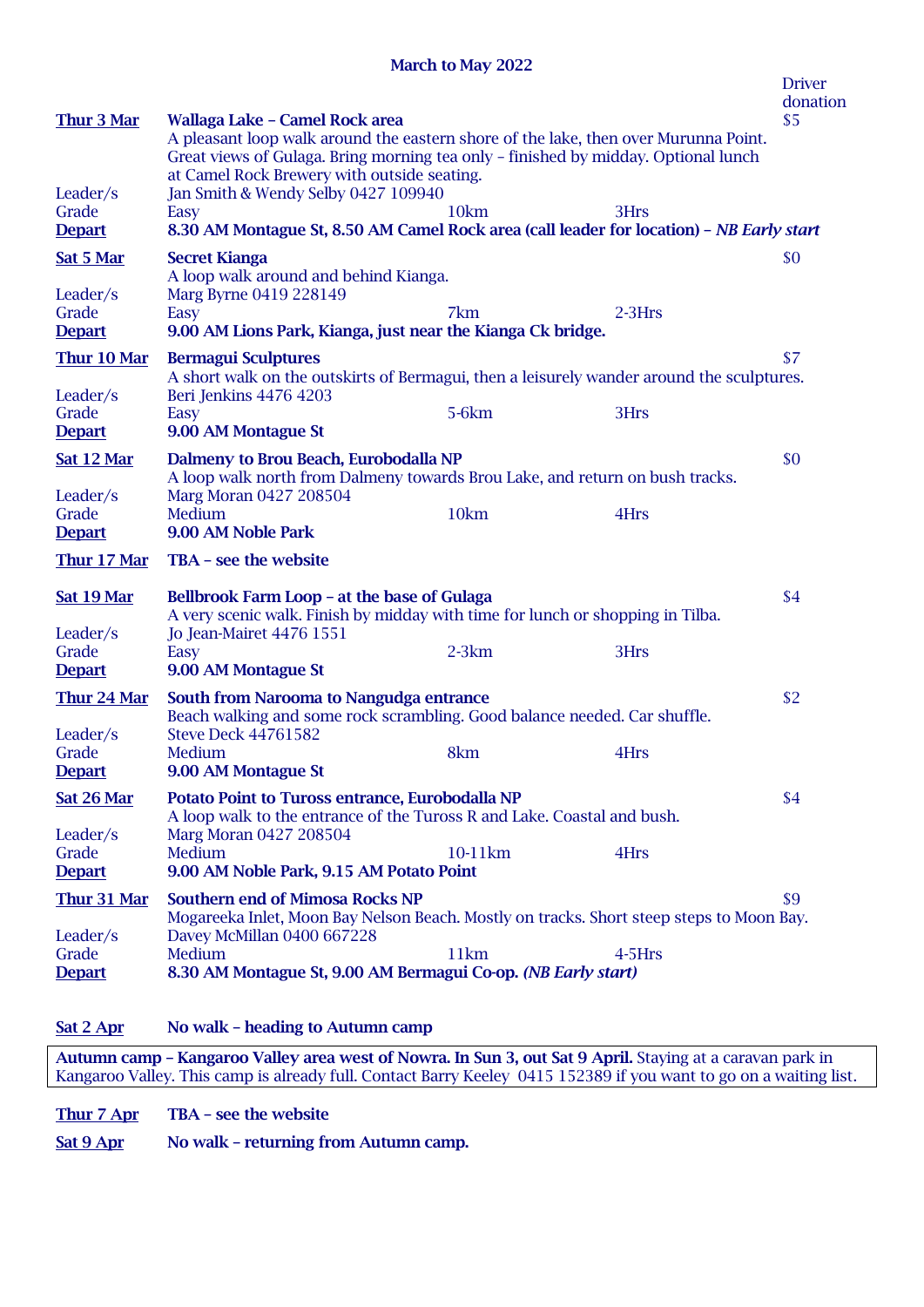### **March to May 2022**

| Thur 14 Apr                        | Illawambra Valley Rd & Wandella Ck area<br>Scenic exploration of the creek, with crossings (bring sandals). Off-track, foot pads                                                                                                                            |         |      | <b>Driver</b><br>donation<br>\$8 |
|------------------------------------|-------------------------------------------------------------------------------------------------------------------------------------------------------------------------------------------------------------------------------------------------------------|---------|------|----------------------------------|
| Leader/s<br>Grade<br><b>Depart</b> | and rock hopping<br>Gail Drury 0407 911113<br>10km<br>Medium<br>8.00 AM Montague St, 8.30 AM Cobargo Pub (NB Early start)                                                                                                                                   |         | 4Hrs |                                  |
| <b>Sat 16 Apr</b>                  | No walk - Easter                                                                                                                                                                                                                                            |         |      |                                  |
| Thur 21 Apr<br>Leader/s            | Potato Point loop walk - north, south and through the village<br>A chance to stride out on dirt tracks taking in bush and coastal scenery.<br>Jan Thomas 0411 435983                                                                                        |         |      | \$3                              |
| Grade<br><b>Depart</b>             | 14km<br>Medium<br>9.00 AM Noble Park                                                                                                                                                                                                                        |         | 5Hrs |                                  |
| <b>Sat 23 Apr</b><br>Leader/s      | Social walk, Narooma Boardwalk<br>An easy stroll along Wagonga Inlet foreshore. Bring morning tea only.<br>Jan Thomas 0411 435983                                                                                                                           |         |      | \$0                              |
| Grade<br><b>Depart</b>             | $3-4km$<br>Easy<br>9.30 AM Ken Rose Park, Narooma, (south side of the bridge) (NB Late start)                                                                                                                                                               |         | 2Hrs |                                  |
|                                    | Mon 25 - Wed 27 April. Monolith Valley walk, Budawangs, Morton NP. Leader Davey McMillan. A strenuous<br>long day walk bookended by a vehicle based camp at Long Gully before and after. This walk was postponed from<br>August 2021, so is already booked. |         |      |                                  |
| Thur 28 Apr<br>Leader/s            | <b>Broulee Island NR</b><br>Walk right around this interesting island just off Broulee, and delve into its history.<br>Bev Brazel 0415 555807                                                                                                               |         |      | \$8                              |
| Grade<br><b>Depart</b>             | $7-8km$<br>Easy-Medium<br>9.00 AM Noble Park                                                                                                                                                                                                                |         | 4Hrs |                                  |
| <b>Sat 30 Apr</b><br>Leader/s      | Other mysteries of Mystery Bay, Eurobodalla NP<br>Explore some of the beaches, rocky coves and headlands north and south of the village,<br>with some interesting geology, and of course, the mystery.<br>Ali Philip 0448 239599                            |         |      | \$3                              |
| Grade<br><b>Depart</b>             | 10km<br>Medium<br>9.00 AM Montague St                                                                                                                                                                                                                       |         | 5Hrs |                                  |
| Thur 5 May<br>Leader/s             | <b>Bronco Trail, Bermagui SF</b><br>Forestry tracks, undulating terrain towards Narira Ck and other scenic points                                                                                                                                           |         |      | \$7                              |
| Grade<br><b>Depart</b>             | Gail Drury 0407 911113<br>Medium<br>8.00 AM Montague St, 8.30 AM Junction of Cobargo Rd & Wallaga Lake Rd                                                                                                                                                   | 10-12km | 4Hrs |                                  |
| Sat 7 May                          | No walk - Narooma Oyster Festival weekend.                                                                                                                                                                                                                  |         |      |                                  |
| Thur 12 May                        | Mugga Ridge - Mountain Rd, mostly Bodalla SF<br>All on fire trails. Height gain 200m. Short car shuffle.                                                                                                                                                    |         |      | \$3                              |
| Leader/s<br>Grade<br><b>Depart</b> | <b>Steve Deck 4476 1582</b><br>8.5km<br>Medium<br>9.00 AM Montague St                                                                                                                                                                                       |         | 5Hrs |                                  |

**Sat 14 May Walks programing meeting, 4 John Place, North Narooma at 2PM Please come along to help create the next program for your Club. Open to all members.**